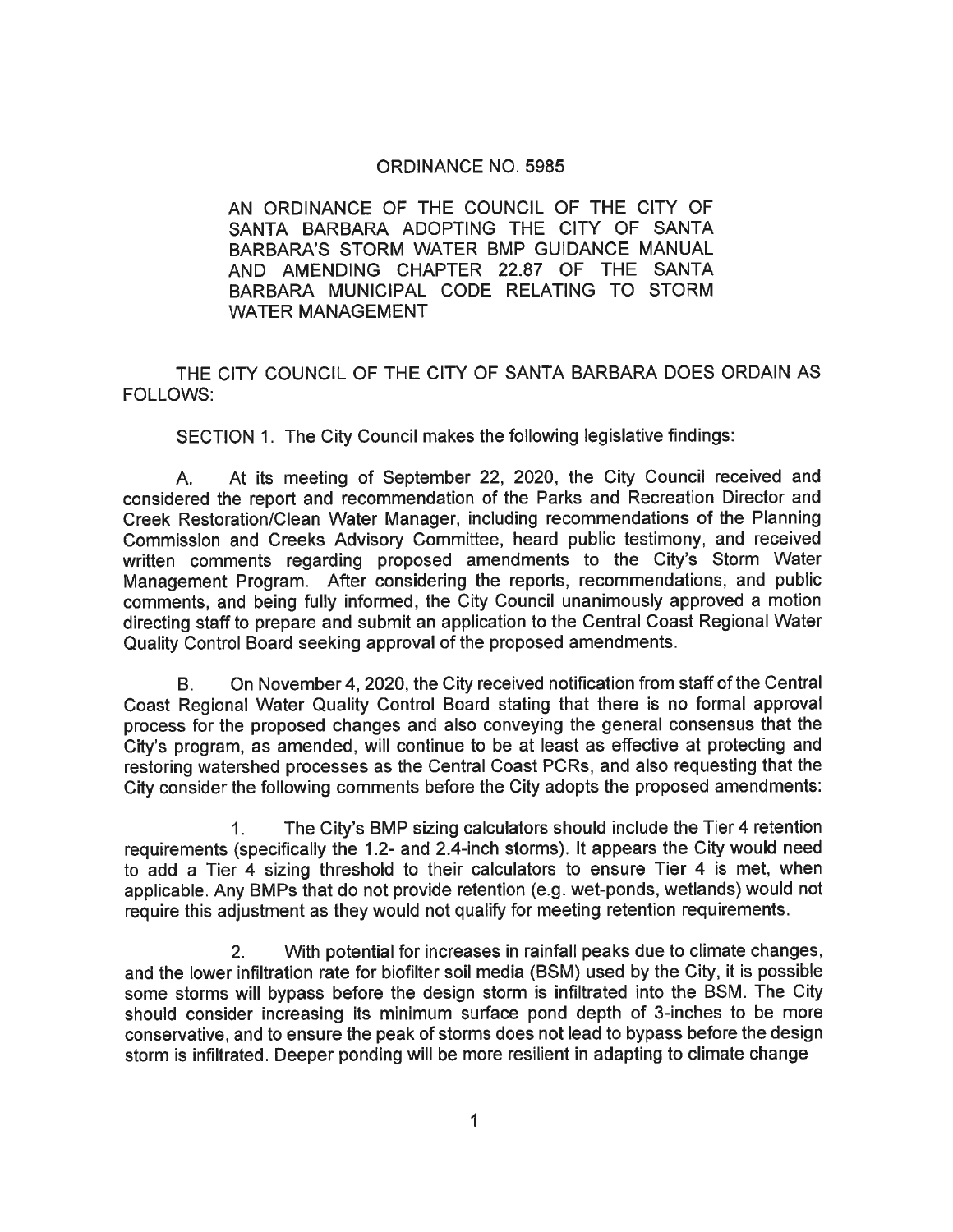3. The City's definition of Public Improvements does not include the term "redeveloped, " however it is evident the City interprets "new" streets to include redesigned, or otherwise reconstructed public right of way as a "new" road and not maintenance, and will apply the post-construction requirements. The City has also stated that only maintenance activities are exempt. Including the word "redeveloped" may improve interpretation of which public improvement projects are regulated.

C. The City has considered the comments referenced in paragraph b. and has made appropriate changes to the proposed amendments in response to those comments.

D. The Creeks Division of the Parks and Recreation Department has incorporated all of the proposed amendments to the City's Storm Water Management Program as presented to the City Council at its meeting of September 22, 2020, including changes referenced in paragraph c., into the City of Santa Barbara Storm Water BMP Guidance Manual, dated 2020, a copy of which is on file with the City Clerk.

SECTION 2.

A. The City of Santa Barbara Storm Water BMP Guidance Manual, dated 2020 and on file with the City Clerk (referred to in this ordinance as the "updated BMP Guidance Manual"), is approved. The updated BMP Guidance Manual will become effective on March 1, 2021.

B. The updated BMP Guidance Manual will be applied to new development and redevelopment as follows:

1. New development and redevelopment projects approved on or after March 1, 2021 are required to comply with the updated BMP Guidance Manual except as otherwise provided in this paragraphs  $2 - 4$  of this subsection.

2. Applicants for housing development projects as defined in Government Code Section 65589.5 (h)(2) for which a preliminary application is filed as prescribed by Government Code Section 65941. 1 before March 1, 2021 may choose to comply with either the requirements of the Storm Water BMP Guidance Manual in effect at the time the preliminary application is filed or the updated BMP Guidance Manual, unless the updated BMP Guidance Manual is made applicable because of the occurrence of one or more of the circumstances described in Government Code Sections 65589. 5(o)(2) or 65941 (d)(2).

3. Applicants for projects for which a discretionary application was accepted for processing before December 14, 2020 and who are actively pursuing the application may choose to comply with either the requirements of the Storm Water BMP Guidance Manual in effect on December 14, 2020 or the updated BMP Guidance Manual, provided, that the applicant continues to actively pursue the application, including diligent processing of applications for ministerial permits for construction following approval or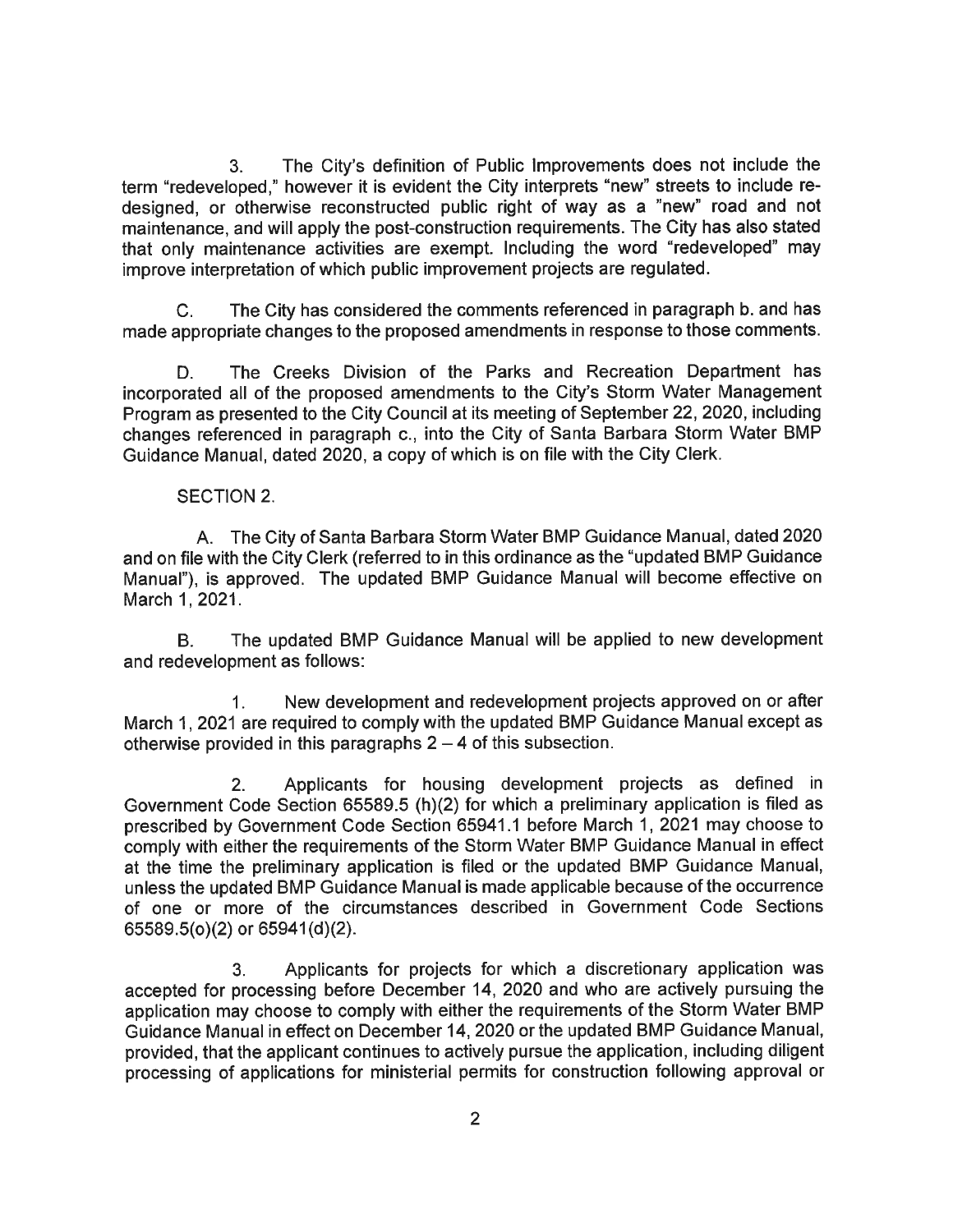conditional approval of the discretionary application. This exception does not apply to applicants who had an application accepted for processing before December 14, 2020 but did not actively pursue the application for the previous 12 months.

4. When a project requires only one or more ministerial permits pursuant to Chapter 22.04 of the Municipal Code, then applicants for which the necessary ministerial permits are accepted for processing before March 1, 2021 may choose to comply with either the requirements of the Storm Water BMP Guidance Manual in effect on December 14, 2020 or the updated BMP Guidance Manual, provided that the applicant diligently processes the permit or permits.

5. If a permit or approval that provides a basis for an exemption under paragraphs  $2-4$  of this subsection is revoked or expires, the project will be subject to the updated BMP Guidance Manual.

6. As used in this section, submission of an application for processing includes, without limitation, commencement of mandatory pre-application review under Municipal Code Section 30. 205. 030 A. 1., or a comparable provision of Municipal Code Chapters 27 or 28. Processing of an optional pre-application review under Municipal Code Section 30.205.030 A.2., or a comparable provision of Municipal Code Chapters 27 or 28 does not constitute acceptance of an application for processing.

C. Projects with issued building permits approved in compliance with the Storm Water BMP Guidance Manual in effect on the date of adoption of this ordinance that would qualify for a lower Tier under the updated BMP Guidance Manual may submit revised plans to the Building and Safety Division requesting a review for compliance with the new Tier, provided that the revision is submitted before the commencement of construction.

SECTION 3. Effective March 1, 2021, Chapter 22. 87 of Title 22 of the Santa Barbara Municipal Code is amended to read as follows:

### 22. 87. 010 Definitions.

For the purposes of this Chapter, the following words and phrases have the meaning indicated, unless the context or usage clearly requires a different meaning:

A. BMP GUIDANCE MANUAL. The most current version of the City of Santa Barbara Storm Water BMP Guidance Manual approved by the City Council and on file with the Santa Barbara City Clerk's Office. The BMP Guidance Manual is part of the Storm Water Management Program.

B. CREEKS DIVISION. The City of Santa Barbara Parks and Recreation Department Creeks Division.

C. NEW DEVELOPMENT. Any activity that includes site alteration (e.g., paving, grading, excavating, filling, or clearing), or the construction or installation of new structures, roads, driveways, parking, storage facilities, or other impervious surfaces on a parcel whether privately owned or owned by the City or other public agency.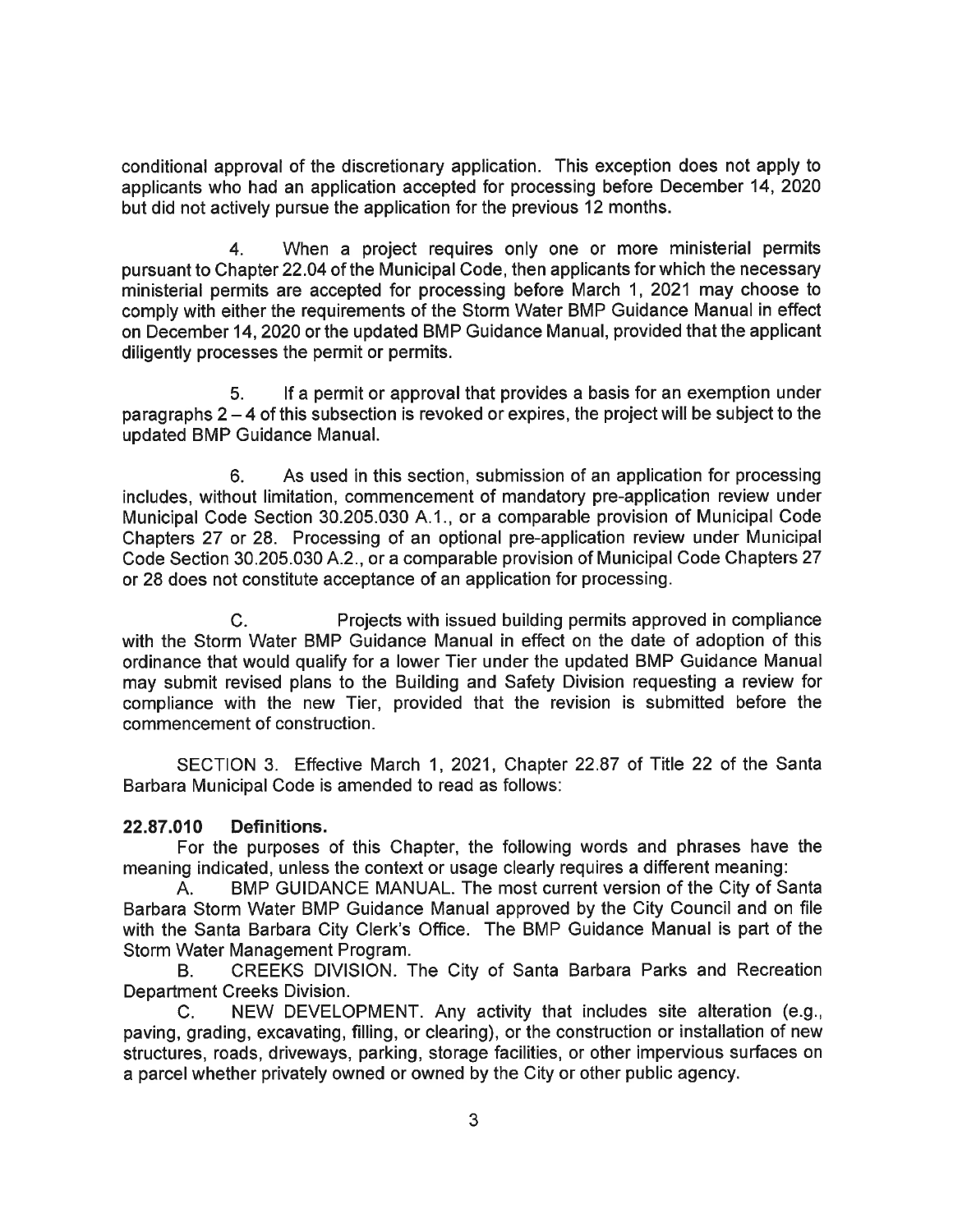D. PARCEL. Any lot or parcel of developed or undeveloped land, excluding abutting public right-of-way.

E. PROJECT SITE. For new development or redevelopment on private parcels less than 2 acres, the project site is determined by the boundaries of the parcel. For new development or redevelopment on public property, privately owned parcels larger than 2 acres, and public improvements, the project site is determined on a case-by-case basis considering the following: land use, project size, disturbed area, and proposed new/redeveloped impervious area.

F. PUBLIC IMPROVEMENTS. Public Improvements include:

. New and reconstructed streets, roadways, curbs, gutters, sidewalks, parkways, medians, bicycle paths, drainage facilities, and similar improvements in the public right of way;

. Addition of travel lanes, curbs, gutters, parkways, bicycle paths, or sidewalks; widening or extension of impermeable area of a public right of way; and

. Bridge replacement projects.

Public Improvements do not include:

. Work in the public right of way to construct, maintain, repair, or replace a subsurface pipeline, conduit, wire, or similar utility facility and like-kind replacement of the impervious surface; or

. Work to maintain and repair roadways, curbs, gutters, sidewalks, parkways, medians, bicycle paths, drainage facilities, and similar improvements, including reconstruction as part of maintenance and repair.

G. REDEVELOPMENT. Any activity that includes the construction or installation of structures, parking, or other impervious surfaces that replaces or adds to existing structures, parking, or other impervious surfaces on a parcel whether privately owned or owned by the City or other public agency.

H. STORM WATER MANAGEMENT PROGRAM. The storm water management program is the City of Santa Barbara Storm Water Management Program adopted by the City Council and approved by the Central Coast Regional Water Quality Control Board in satisfaction of the City's obligations under the statewide permit for California under the National Pollutant Discharge Elimination System (NPDES) Phase II Regulations, and any adopted and approved amendments.

1. STORM WATER RUNOFF REQUIREMENTS. Storm water runoff requirements are site design elements and best management practices that are determined by the Community Development Department or the Public Works Department (in consultation with the Creeks Division) to satisfy the Storm Water Management Program's standards for: (1) peak runoff discharge management; (2) runoff volume reduction; and (3) water quality treatment as specified in BMP Guidance Manual.

J. Words and phrases used in this Chapter and defined in Appendix A of the BMP Guidance Manual have the same meaning in this Chapter.

# 22. 87. 020 Storm Water Runoff Requirements.

A. New development, redevelopment, and public improvements within the City shall comply with the Storm Water Runoff Requirements applicable to the activity as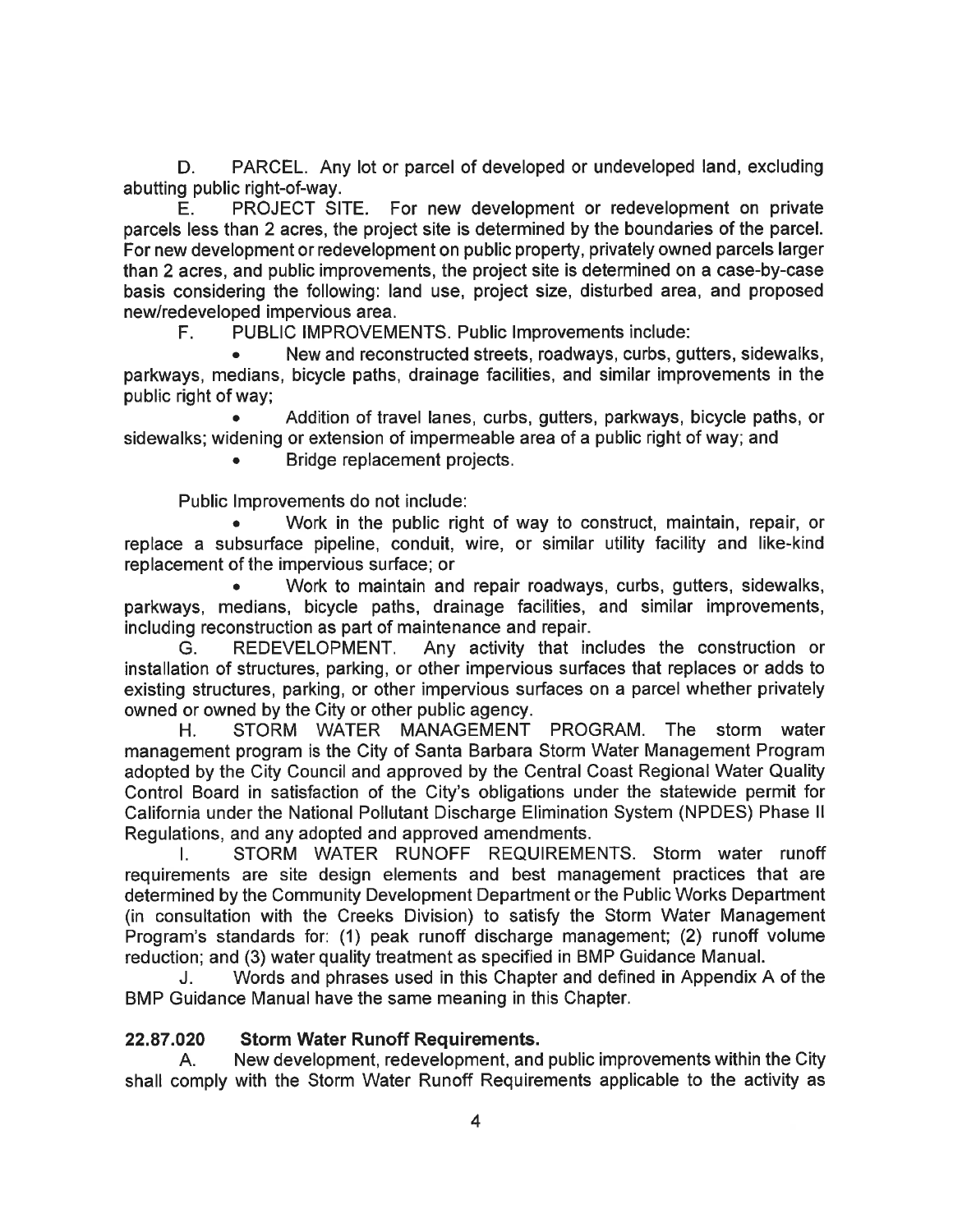provided in the BMP Guidance Manual, unless the activity is exempt pursuant to Appendix J of the BMP Guidance Manual.

B. Notwithstanding Subsection A, construction or installation of a postconstruction storm water facility or improvement designed to infiltrate storm water is prohibited on any parcel listed in Section 22.90.070 of this Code. Such parcels are required to comply with other requirements of the BMP Guidance Manual, including storm water treatment and peak runoff discharge rate requirements.

### 22. 87.030 Installation, Operation, and Maintenance of Storm Water Runoff Requirements.

A. The owner of a parcel or project site must install, and after installation operate and maintain, the site-specific Storm Water Runoff Requirements in accordance with the approved plans for the new development or redevelopment for which the Requirements were established, or as otherwise specified in the conditions of approval of the development or redevelopment.

B. In addition to any inspections conducted pursuant to Chapter 22. 04, the owner must allow any employee of the City with responsibility for enforcement of this Chapter reasonable access, upon 72 hours written notice, to inspect the installation, operation, or maintenance of the site-specific Storm Water Runoff Requirements on the parcel or project site.

C. Any employee of the City with responsibility for enforcement of this Chapter may give written notice by first class mail or personal delivery to a person having ownership or control of a parcel to undertake monitoring and analysis and to furnish reports regarding such monitoring and analysis to the City, at the responsible party's expense, to demonstrate compliance with the requirements of this section, including a requirement to take samples and perform testing as deemed necessary to demonstrate compliance with this Chapter.

# 22.87.040 Enforcement.

A. Violations of this Chapter may be enforced in the methods specified in pursuant to Chapters 1.25 and 1.28 of this Code and any other remedy available to the City.

B. The Community Development Department, Parks and Recreation Department (Creeks Division), and Public Works Department have primary responsibility for enforcement of this Chapter